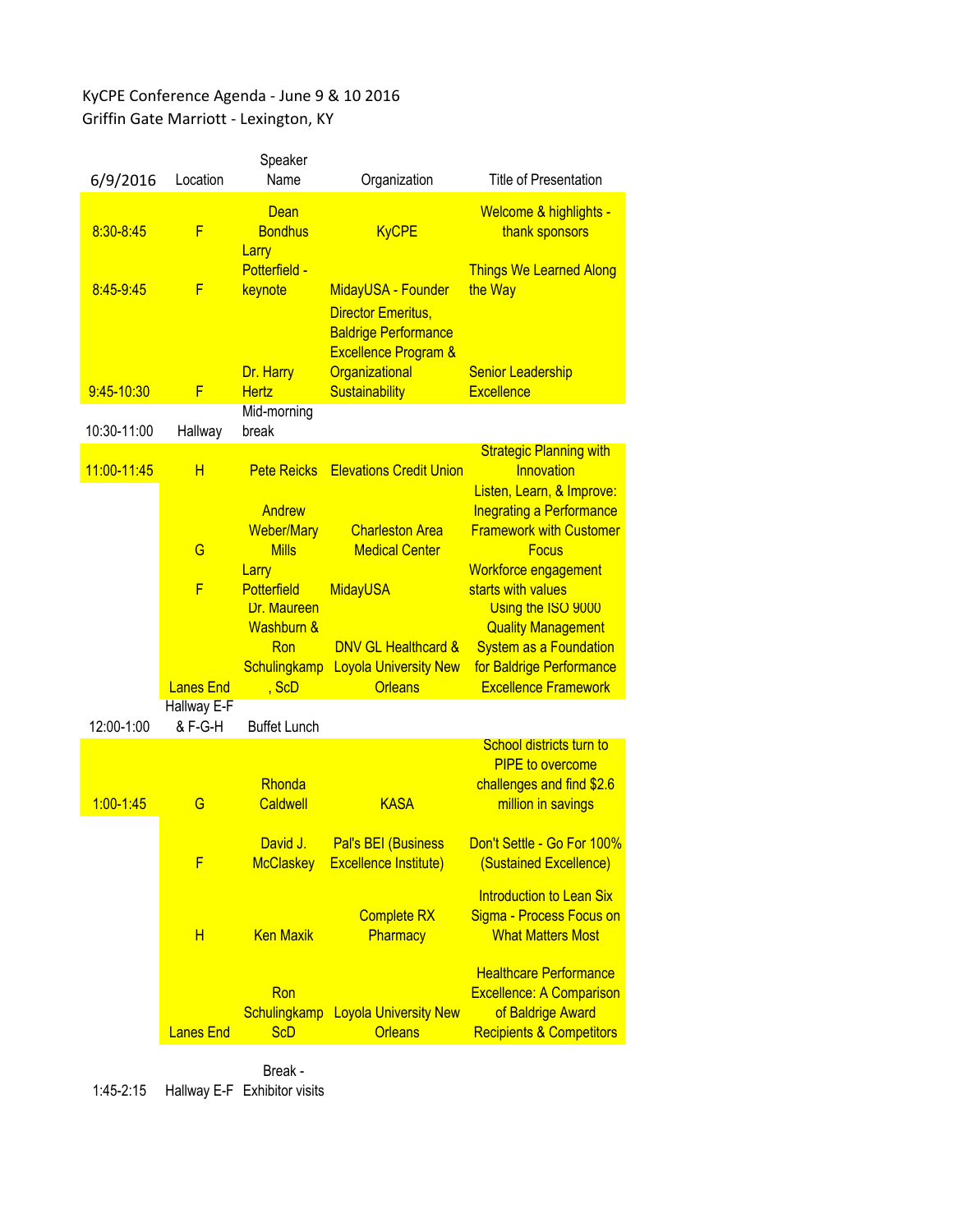|               |           |                     |                          | <b>Measurement &amp; Analysis</b><br><b>Drive Organizational</b> |
|---------------|-----------|---------------------|--------------------------|------------------------------------------------------------------|
| $2:15 - 3:00$ | Н         | <b>Pete Reicks</b>  | <b>Elevations Credit</b> | <b>Excellence</b>                                                |
|               |           |                     |                          | <b>Strategic Planning -</b>                                      |
|               |           |                     | <b>Charleston Area</b>   | <b>Engaging the Entire</b><br><b>Organization in</b>             |
|               | F         | <b>Brenda Grant</b> | <b>Medical Center</b>    | Performance Improvement<br><b>Workforce Engagement</b>           |
|               |           | Dr. Janet           |                          | and the Human Element of                                         |
|               | G         | Pilcher             | <b>Studer Education</b>  | Leadership                                                       |
|               |           | Karen Dodd &        |                          | Do You Have What it                                              |
|               | Lanes End | <b>Dan Jordan</b>   | <b>KvCPE</b>             | <b>Takes to be an Examiner</b>                                   |

|               |                  | Break (dessert<br>from lunch)-                                |                         |                                                                  |
|---------------|------------------|---------------------------------------------------------------|-------------------------|------------------------------------------------------------------|
| $3:00 - 3:30$ |                  | Hallway E-F Exhibitor visits                                  |                         |                                                                  |
| $3:30 - 4:30$ | F                | Leadership<br>Panel<br><b>Closing</b>                         |                         | <b>Leading Change</b>                                            |
| 4:30-4:45     | F                | remarks -<br>what's next                                      |                         |                                                                  |
| $4:45 - 5:00$ | Hallway          | Networking,<br><b>Exhibitors</b>                              |                         |                                                                  |
|               |                  | Reception -<br><b>Hors</b><br>d'oeuvres and                   |                         |                                                                  |
| $5:00 - 6:00$ | E-F Hallway      | Cash Bar                                                      |                         |                                                                  |
| $6:00 - 8:00$ | F                | <b>Banquet &amp;</b><br><b>Awards</b><br><b>Presentations</b> |                         |                                                                  |
| 6/10/2016     | Location         | Speaker<br>Name                                               | Organization            | <b>Title of Presentation</b>                                     |
| $7:30 - 8:30$ | <b>Hallway E</b> | Continental<br><b>Breakfast</b><br><b>Welcoming</b>           |                         |                                                                  |
| $8:30 - 8:45$ | E                | remarks<br>Dr. Janet                                          | <b>KyCPE</b>            | <b>Welcoming remarks</b><br><b>Results that Last: Life After</b> |
| 8:45-9:45     | E                | <b>Pilcher</b>                                                | <b>Studer Education</b> | <b>Baldrige</b>                                                  |

## 9:45-10:00 Travel Break

| <u>10:00-11:45</u> | <b>Disiana</b> | Dr. Julie<br><b>Dunston</b> | <b>So. Illinois University</b><br>Carbondale | Lean Six Sigma Methods -<br>Hands on Approaches to<br><b>Excellent Processes</b>              |
|--------------------|----------------|-----------------------------|----------------------------------------------|-----------------------------------------------------------------------------------------------|
|                    | Calumet/       | David J.                    | <b>Pal's Business</b>                        | <b>World Class Improvement</b><br><b>Process-Practical Skills</b><br><b>You Can Take Home</b> |
|                    | Darby Dan      | <b>McClaskey</b>            | <b>Excellence Institute</b>                  | Today                                                                                         |